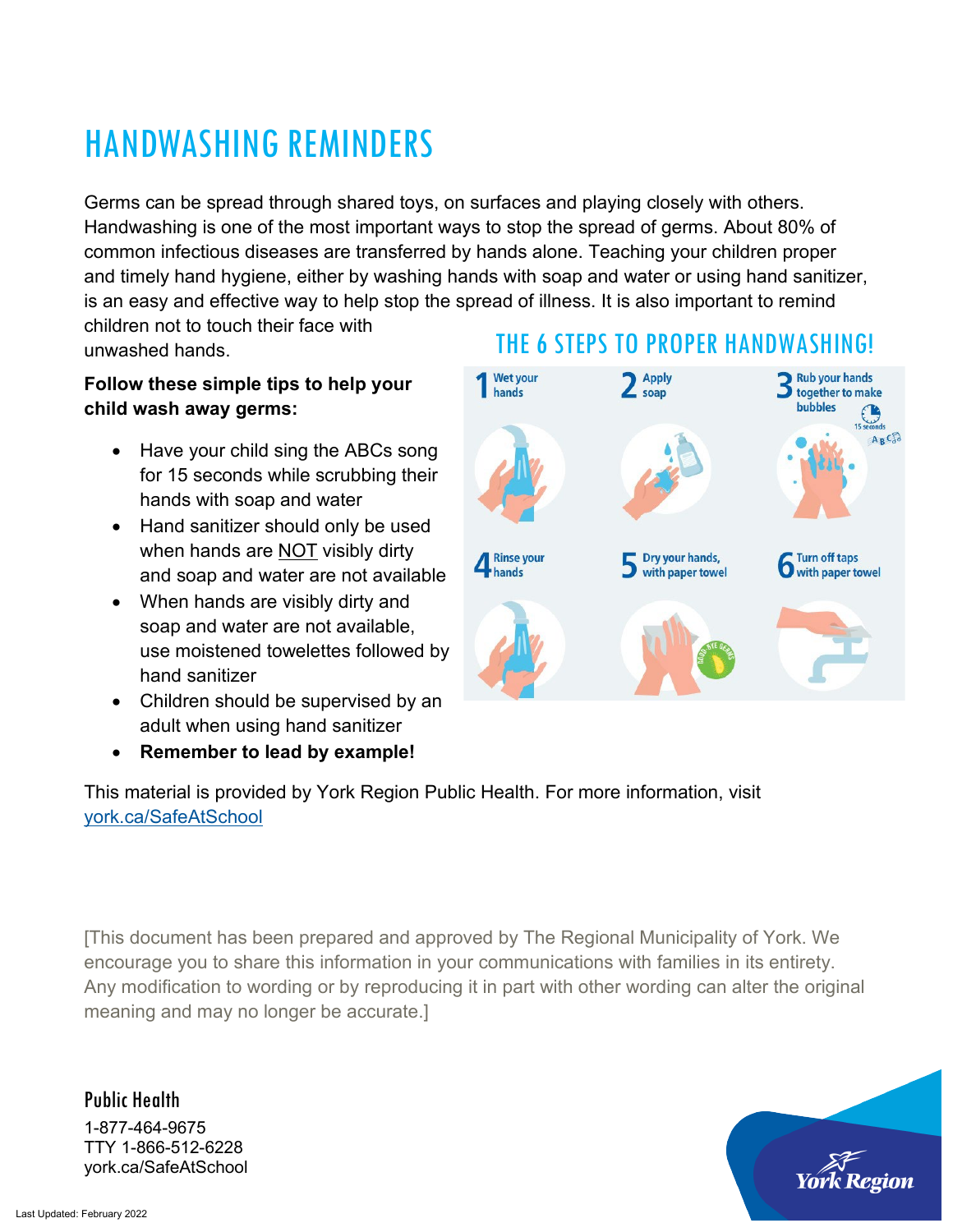## WHEN TO STAY HOME FROM SCHOOL - SCREENING FOR COVID-19 SYMPTOMS

Children are in frequent contact with other individuals throughout the day. It's important to understand when it's safe to send your child to school to limit the spread of illnesses in these settings.

All York Region students, staff and essential visitors must complete the **[COVID-19 School](https://covid-19.ontario.ca/school-screening/)  [and Child Care Screening Tool](https://covid-19.ontario.ca/school-screening/)** every day before attending school.



- If your child has developed **any** symptoms of illness (e.g., sore throat, cough, runny nose, fever, etc.) please refer to the [COVID-19 School and Child Care screening tool](https://covid-19.ontario.ca/school-screening/) for further guidance
- If your child has symptoms, they should follow the screening tool directions and not attend school
- If your child has tested positive for COVID-19, please follow [Public Health direction](https://www.york.ca/wps/portal/yorkhome/health/yr/covid-19/covid19positive/!ut/p/z1/jY_NDoIwEISfxQcg3dYK5dig0hZJTYyKvZjGH2yilCjh4NNLDBcPonuaTb6dmUUGFchUtnWlbZyv7LXbdybcS55KITJQmrIEOGiuSMRgFmO0fQPwZTgg88_9AGCG7dWvgO4Dcs-TvESmts0lcNXZo-LgW3cMcNwrHNf-4RrXnrpC5tMyXTEKcqMivsEaqBz3ACE0FDgBBUIzkPNoOZkygSEjPTDQur6ti-dCgJN89AJWyFYH/dz/d5/L2dBISEvZ0FBIS9nQSEh/#.YQmOz0RKjIV)

For further information, please call Access York at 1-877-464-9675 or consult with a health care provider. For 24-hour support from a Registered Nurse on medical symptoms, please contact Telehealth Ontario at 1-866-797-0000 or TTY: 1-866-797-0007 (for the deaf or hard of hearing).

This material is provided by York Region Public Health. For more information, visit [york.ca/SafeAtSchool](https://www.york.ca/wps/portal/yorkhome/health/yr/covid-19/stayingsafeatschool/stayingsafeatschool/)

[This document has been prepared and approved by The Regional Municipality of York. We encourage you to share this information in your communications with families in its entirety. Any modification to wording or by reproducing it in part with other wording can alter the original meaning and may no longer be accurate.]

### Public Health

1-877-464-9675 TTY 1-866-512-6228 york.ca/safeatschool

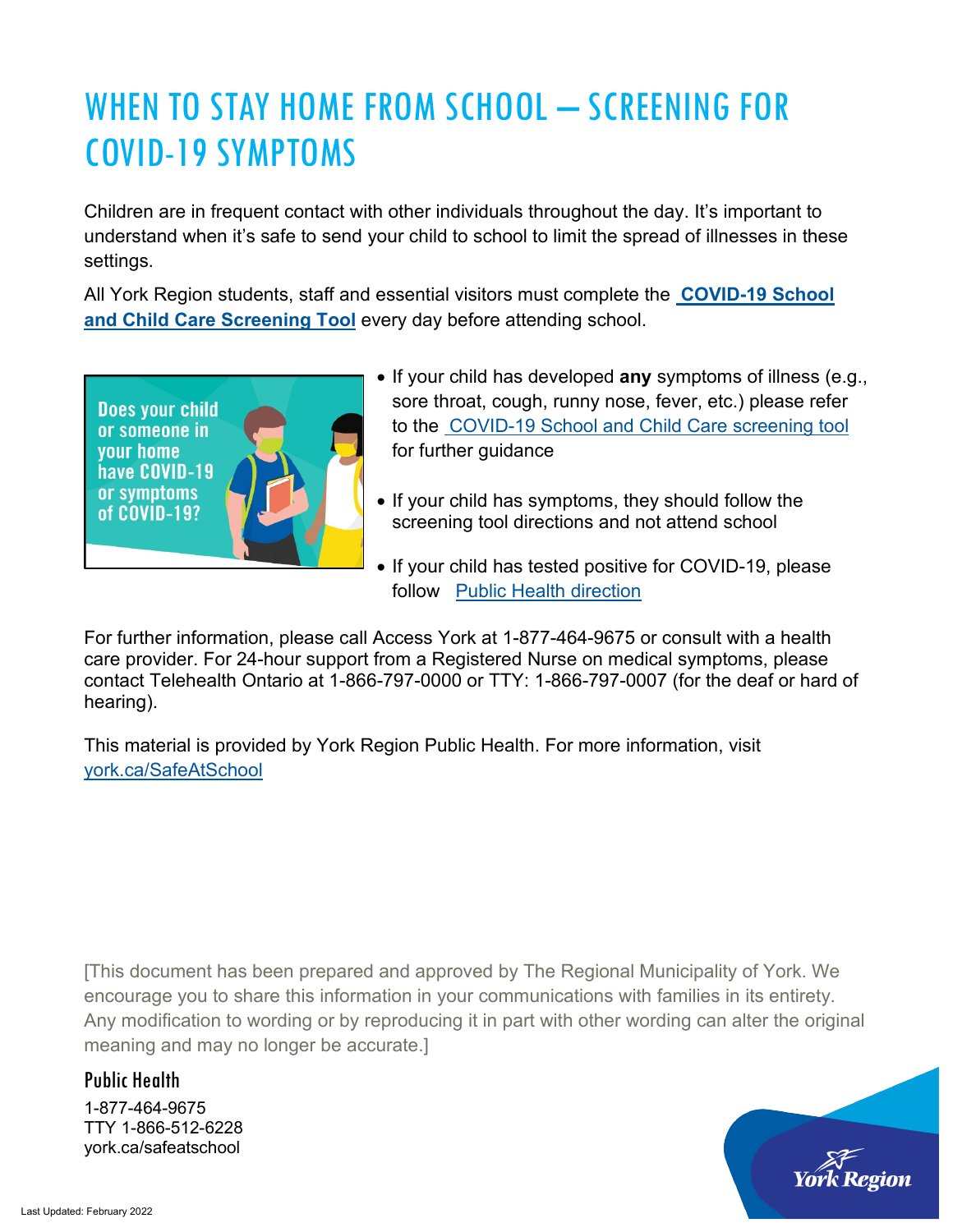# HOW TO PUT ON AND TAKE OFF YOUR FACE MASK

Face masks, when used safely and properly, can act as a barrier to prevent the spread of respiratory infections such as COVID-19. Wearing a face mask should be combined with other public health measures such as cleaning hands regularly, staying home when sick and coughing or sneezing into a mask, tissue or sleeved elbow.

#### **Teach your child these simple steps to safely put on and take off their face:**



### This material is provided by York Region Public Health. For more information, visit [york.ca/SafeAtSchool](https://www.york.ca/wps/portal/yorkhome/health/yr/covid-19/stayingsafeatschool/stayingsafeatschool/)

[This document has been prepared and approved by The Regional Municipality of York. We encourage you to share this information in your communications with families in its entirety. Any modification to wording or by reproducing it in part with other wording can alter the original meaning and may no longer be accurate.]

Public Health 1-877-464-9675 TTY 1-866-512-6228 york.ca/safeatschool